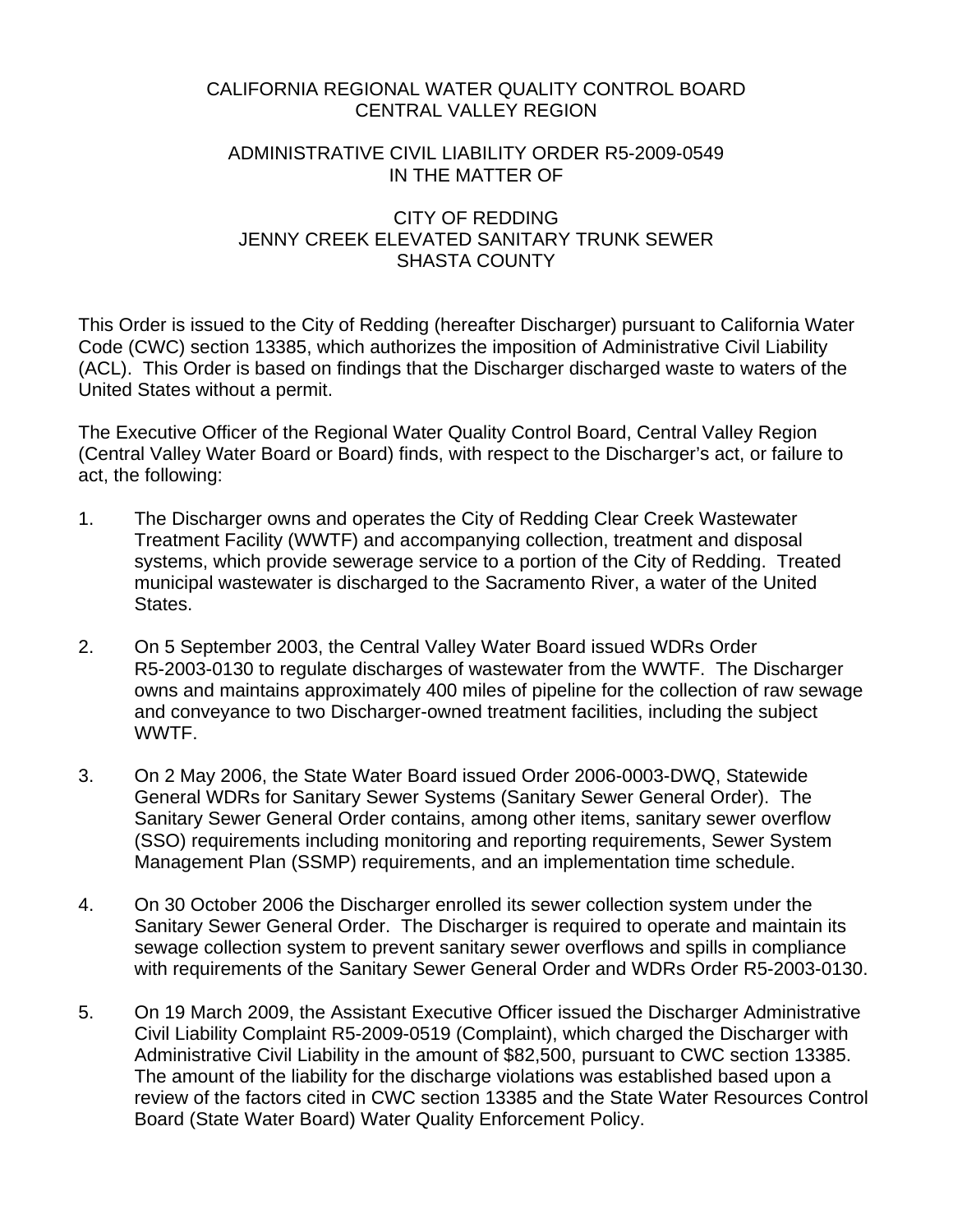## **Raw Sewage Spills**

- 6. On 15 October 2007, the Discharger reported that between 20,000 and 64,000 gallons of raw sewage discharged from the sanitary sewer collection system to a surface water body, Jenny Creek, in Shasta County. Jenny Creek is tributary to the Sacramento River, a water of the United States. The raw sewage discharged to Jenny Creek resulted from the collapse of a 30-foot section of an elevated, 12-inch steel wrapped pipe. The sewage combined with ambient flows in Jenny Creek and could not be cleaned up once it entered the creek.
- 7. The 15 October 2007 sewage spill occurred within a secluded greenbelt located between Overhill Drive and Sunset Drive, north of Eureka Way in Redding. The elevated sanitary trunk sewer line (built in 1958) runs along Jenny Creek for approximately 2400 feet, ending at the Mary Street Lift Station. The original spill report to the Discharger was received at 1:15 p.m. on 15 October 2007. A resident on Sunset Drive arrived home to hear rushing water in his backyard. After investigating the noise, he saw the broken sewer line. The resident did not recall hearing the rushing water earlier that morning when he left for work. The Discharger reported that a bypass pumping system that stopped the discharge was up and running by 3:40 p.m. Temporary repairs to the pipeline were completed by 6 p.m. on 15 October 2007. The Discharger reported that the volume of the spill was between 20,155 gallons (2 hours & 25 minutes of discharge) and 63,940 gallons (7 hours & 40 minutes of discharge). A more accurate number could not be reached, due to the fact that the exact duration of the spill is unknown.
- 8. Once the 15 October 2007 spill was identified, the Discharger provided a timely initial notification to the California Office of Emergency Services and other state and local agencies including the Central Valley Water Board. The Discharger also issued a press release soon after the spill was discovered. Central Valley Water Board staff responding to the scene on 15 October 2007 noted significant Discharger resources responding to the incident. The Discharger initiated a sampling program to assess impacts of the discharge, and requested Board staff's input on this effort and follow-up sampling requirements. The Discharger posted warning signs along Jenny Creek, from the discharge point along to the Sacramento River and along the Sacramento River Trail.
- 9. Field observations and laboratory results from water samples collected by both City staff and Central Valley Water Board staff indicated impacts to Jenny Creek. Further, water quality sampling results showed elevated concentrations of fecal coliform (above background concentrations and in exceedance of Basin Plan Objectives) in Jenny Creek for approximately two months after the spill. Elevated fecal coliform concentrations were observed at multiple locations throughout Jenny Creek for a distance of approximately 3,500 feet downstream of the discharge point.
- 10. On 18 October 2007, the Central Valley Water Board issued a Notice of Violation (NOV) to the Discharger for the sanitary sewer overflow to Jenny Creek. The NOV required the Discharger to submit 1) a technical report detailing the cause and response to the spill, 2) a technical report detailing an immediate inspection of the elevated collection system in the Jenny Creek drainage, and 3) a technical report containing a priority list and time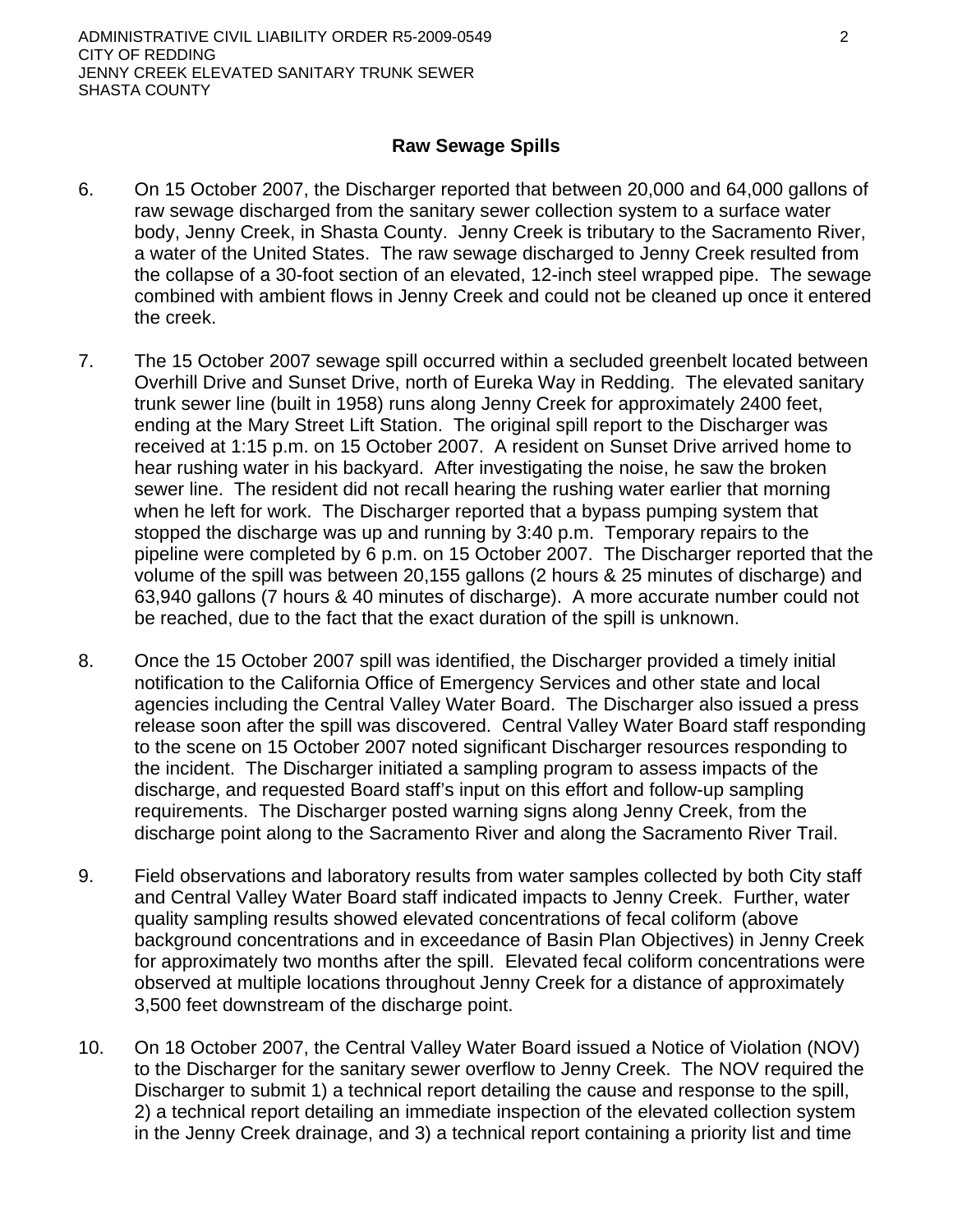schedule for interim repairs of unacceptable sections of sewer lines in the area. The discharger had inspected the elevated section of pipe in March 2007 and made numerous repairs with either cement grout or syntho-glass wrap.

- 11. On 22 October 2007, after reviewing water quality monitoring data that showed a high fecal Coliform bacteria count in Jenny Creek above the spill site, Central Valley Water Board staff and City staff discovered another leak in the elevated sewer collection pipe approximately 300 feet west of the spill site (upstream). This sewage leak also combined with ambient flows in Jenny Creek and could not be cleaned up once it entered the creek. Water quality sampling results in Jenny Creek indicated bacteria levels that exceeded Basin Plan Objectives (fecal coliform reported at 500 MPN/100mL to >160000 MPN/mL). The leak was estimated at 2 gallons per minute, for an unknown duration. Repairs to this section of piper were made immediately. The Discharger reported the volume of the second spill to Jenny Creek to be 2420 gallons.
- 12. CWC section 13376 states, in relevant part:

Any person discharging pollutants or proposing to discharge pollutants to the navigable waters of the United States ... shall file a report of the discharge in compliance with the procedures set forth in Section 13260... The discharge of pollutants…except as authorized by waste discharge requirements [NPDES permit]…is prohibited.

13. CWC section 13385 states, in relevant part:

(a) Any person who violates any of the following shall be liable civilly in accordance with this section:

- (1) Section 13375 or 13376.
- (2) Any waste discharge requirements…issued pursuant to this chapter…

\*\*\*\*\*\*\*

(5) Any requirements of Section 301, 302, 306, 307,308, 318, 401, or 405 of the Clean Water Act, as amended.

\*\*\*\*\*\*\*

(c) Civil liability may be imposed administratively by the state board or a regional board pursuant to Article 2.5 (commencing with Section 13323) of Chapter 5 in an amount not to exceed the sum of both of the following:

(1) Ten thousand dollars (\$10,000) for each day in which the violation occurs.

(2) Where there is a discharge, any portion of which is not susceptible to cleanup or is not cleaned up, and the volume discharged but not cleaned up exceeds 1,000 gallons, an additional liability not to exceed ten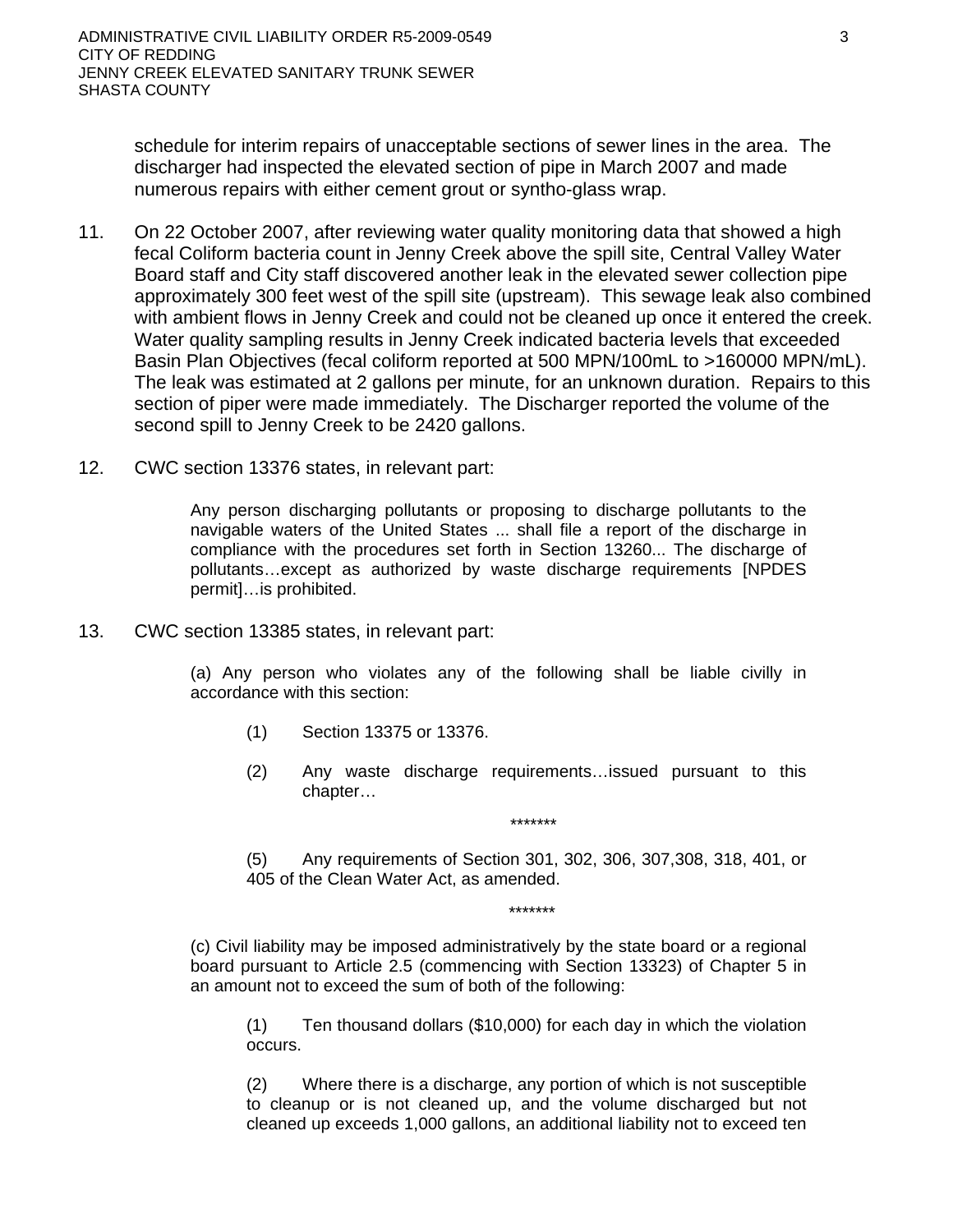dollars (\$10) multiplied by the number of gallons by which the volume discharged but not cleaned up exceeds 1,000 gallons.

\*\*\*\*\*\*\*

(e) In determining the amount of any liability imposed under this section, the regional board, the state board, or the superior court, as the case may be, shall take into account the nature, circumstances, extent, and gravity of the violation or violations, whether the discharge is susceptible to cleanup or abatement, the degree of toxicity of the discharge, and, with respect to the violator, the ability to pay, the effect on its ability to continue its business, any voluntary cleanup efforts undertaken, any prior history of violations, the degree of culpability, economic benefit or savings, if any, resulting from the violation, and other matters that justice may require. At a minimum, liability shall be assessed at a level that recovers the economic benefits, if any, derived from the acts that constitute the violation."

- 14. **Minimum Civil Liability**. Pursuant to CWC section 13385(e), at a minimum, administrative civil liability charged under this section must be equivalent to the economic benefit that the Discharger gained by not implementing management and physical improvements necessary to prevent the discharge. In May 2006, the Discharger's consultant submitted a report that indicated the Jenny Creek elevated sanitary trunk sewer "was in extremely poor condition and needed to either be rehabilitated or replaced." In the summer of 2007, the Discharger began to plan and design a new force main and lift station that would reroute flows away from the Jenny Creek existing elevated sanitary truck sewer. The City was well aware of the poor condition of the elevated trunk sewer and the severity of the discharge could have been prevented through adequate inspections and/or the early replacement of the fifty-year old piping. The Discharger reported that they expended \$142,176 as a result of this spill including labor, pipe replacement and water quality sampling. Although they spent monies repairing the damage following the spill, they had an economic savings conservatively estimated at \$7,744 by not replacing the elevated trunk sewer sooner or by not establishing an inspection program after they received information indicating that the line was in extremely poor condition.
- 15. **Maximum Civil Liability**. Pursuant to CWC section 13385(c), the maximum administrative civil liability in this case may be assessed at \$10,000 per violation per day plus ten (\$10) dollars per gallon discharged that is not cleaned up minus one thousand gallons. Based on Findings 6 through 11 above there were at minimum two days of violations. The combined maximum assessment for the two spills is between **two hundred twenty-five thousand, seven hundred fifty dollars (\$225,750)** ((\$10,000 per day x 2 days) plus ((20,155 -1000)+(2420-1000)) x \$10 per gallon) and **six hundred sixty-three thousand, three hundred dollars (\$663,600)** ((\$10,000 per day x 2 days) plus ((63,940-1000)+(2420-1000)) x \$10 per gallon), depending on which value is used for the volume of the 15 October 2007 spill.
- 16. The following table contains the factors that were considered pursuant to CWC section 13385(e) in setting the initial penalty amount: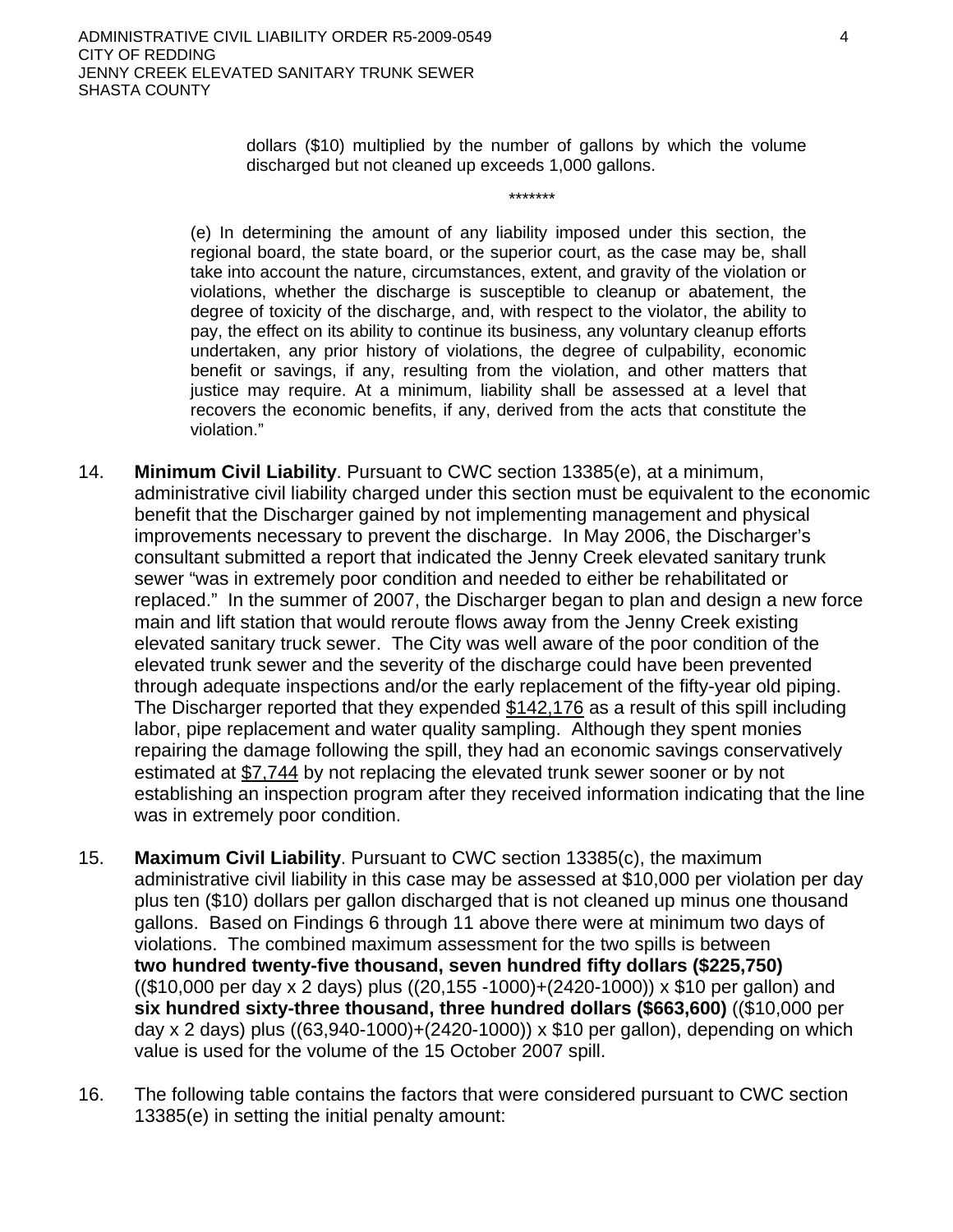| <b>Factors</b>                                                     | <b>Consideration</b>                                                                                                                                                                                                                       |
|--------------------------------------------------------------------|--------------------------------------------------------------------------------------------------------------------------------------------------------------------------------------------------------------------------------------------|
| Nature, Circumstance, Extent, and<br>Gravity of the Violation      | The Discharger was well aware of the extremely poor<br>condition of this elevated sewer line and the severity of the<br>discharge could have been prevented through adequate<br>inspections and/or the early replacement of the sewer line |
| Degree of Culpability                                              | The Discharger is the owner and responsible party for<br>operation and maintenance of the sewer line.                                                                                                                                      |
| <b>Voluntary Cleanup Efforts</b>                                   | The Discharger responded immediately and expended the<br>necessary resources to stop and cleanup the release                                                                                                                               |
| Susceptibility to Cleanup or<br>Abatement                          | Raw sewage, once in the water way is difficult to cleanup,<br>however, the Discharger stopped the discharge as soon as<br>was possible.                                                                                                    |
| Degree of Toxicity                                                 | Although not toxic, the raw sewage was a health hazard<br>and threat to public heath and the City's water supply.                                                                                                                          |
| Prior history of Violations                                        | The Discharger has had other raw sewage discharges and<br>sanitary sewer overflows from other parts of their collection<br>system.                                                                                                         |
| <b>Economic Benefit or Savings</b><br>resulting from the Violation | By not replacing the sewer line earlier they had economic<br>savings conservatively estimated at \$7,744                                                                                                                                   |
| Ability to Pay                                                     | The Discharger has not submitted evidence of inability to<br>pay the penalty or ability to continue in business.                                                                                                                           |
| Other Matters that Justice May<br>Require                          | Staff cost for responding to the violation are approximately<br>\$2,500                                                                                                                                                                    |

17. CWC section 13385 states, in part:

 $(l)(1)$  In lieu of assessing penalties pursuant to subdivision (h) or (i), the state board or the regional board, with the concurrence of the discharger, may direct a portion of the penalty amount to be expended on a supplemental environmental project in accordance with the enforcement policy of the state board. If the penalty amount exceeds fifteen thousand dollars (\$15,000), the portion of the penalty amount that may be directed to be expended on a supplemental environmental project may not exceed fifteen thousand dollars (\$15,000) plus 50 percent of the penalty amount that exceeds fifteen thousand dollars (\$15,000)."

 (2) For the purposes of this section, a "supplemental environmental project" means an environmentally beneficial project that a person agrees to undertake, with the approval of the regional board that would not be undertaken in the absence of an enforcement action under this section.

18. On 19 June 2009 the Discharger submitted a letter requesting a reduction in the assessed amount of the liability and proposing to fund a project that would be managed and undertaken by the Western Shasta Resources Conservation District as a supplemental environmental project (SEP) to offset a portion of the administrative civil liability. The proposed SEP is the removal of invasive weeds along Jenny Creek and the replanting of native vegetation. The project is between Highway 299 west and the Sacramento River. Invasive plants heavily impacted Jenny Creek. These plants have a detrimental effect on the watercourse including water quantity and water quality. The project would provide for planning and labor necessary to remove invasive plants and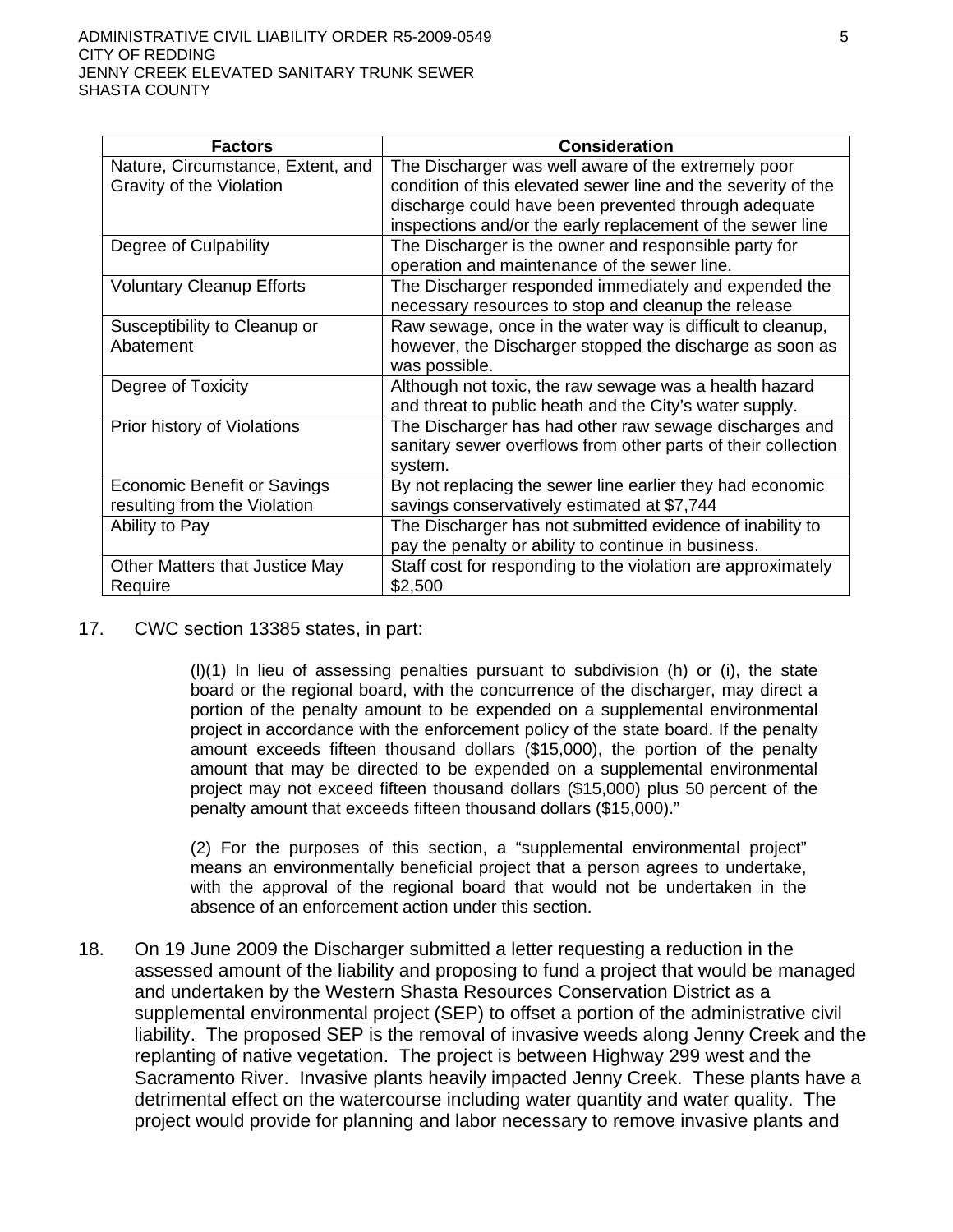replanting of native plants to the extent possible. Details of the SEP are included as Attachment A, a part of this Order.

- 19. Issuance of this Administrative Civil Liability Complaint to enforce CWC Division 7, Chapter 5.5 is exempt from the provisions of the California Environmental Quality Act (Pub. Resources Code § 21000, et seq.), in accordance with California Code of Regulations, title 14, section 15321(a)(2).
- 20. On 15 March 2007, the Central Valley Water Board explicitly delegated to the Executive Officer the authority to issue orders to assess administrative civil liability where the matter is not contested by the discharger. (Resolution R5-2007-0009).
- 21. This tentative Order is set to become final on or after **29 September 2009,** provided that significant comments raising issues that would cause the Central Valley Water Board to reconsider this action are not received in the public comment period.

# **IT IS HEREBY ORDERED,** pursuant to CWC section 13385, that:

- 1. The Discharger, its agents, successors and assigns, shall be assessed an Administrative Civil Liability in the amount of seventy seven thousand, five hundred dollars (\$77,500).
- 2. **Within 30 days of this Order becoming final**, the Discharger shall pay \$40,000 by check, which contains a reference to "ACL Order R5-2009-0549" and is made payable to the *State Water Pollution and Abatement Account.*
- 3. The remaining \$37,500 in administrative civil liability shall be permanently suspended, provided that the Discharger ensures that the SEP outlined in Attachment A is successfully completed by the Western Shasta Resource Conservation District. Pursuant to the State Water Resources Control Board's Policy on Supplemental Environmental Projects, the following must be done to ensure that the remaining portion of the administrative civil liability is permanently suspended:
	- a. Either the Discharger or the Western Shasta Resource Conservation District shall provide three **Quarterly Reports** to the Central Valley Water Board, Redding Office, detailing progress on the SEP. The quarterly reports shall be due on **1 November 2009, 1 February 2010,** and **1 May 2010**, and may be submitted electronically. While the quarterly reports are not intended to be overly burdensome, they must contain, at a minimum, the following:
		- i. Whether work was performed on the project (if not, then disregard ii-iv),
		- ii. The dates on which work was performed,
		- iii. Receipts for cost expenditures on the project to date, and
		- iv. Photographic evidence of work undertaken pursuant to the SEP. Photos must document successful implementation of performance standards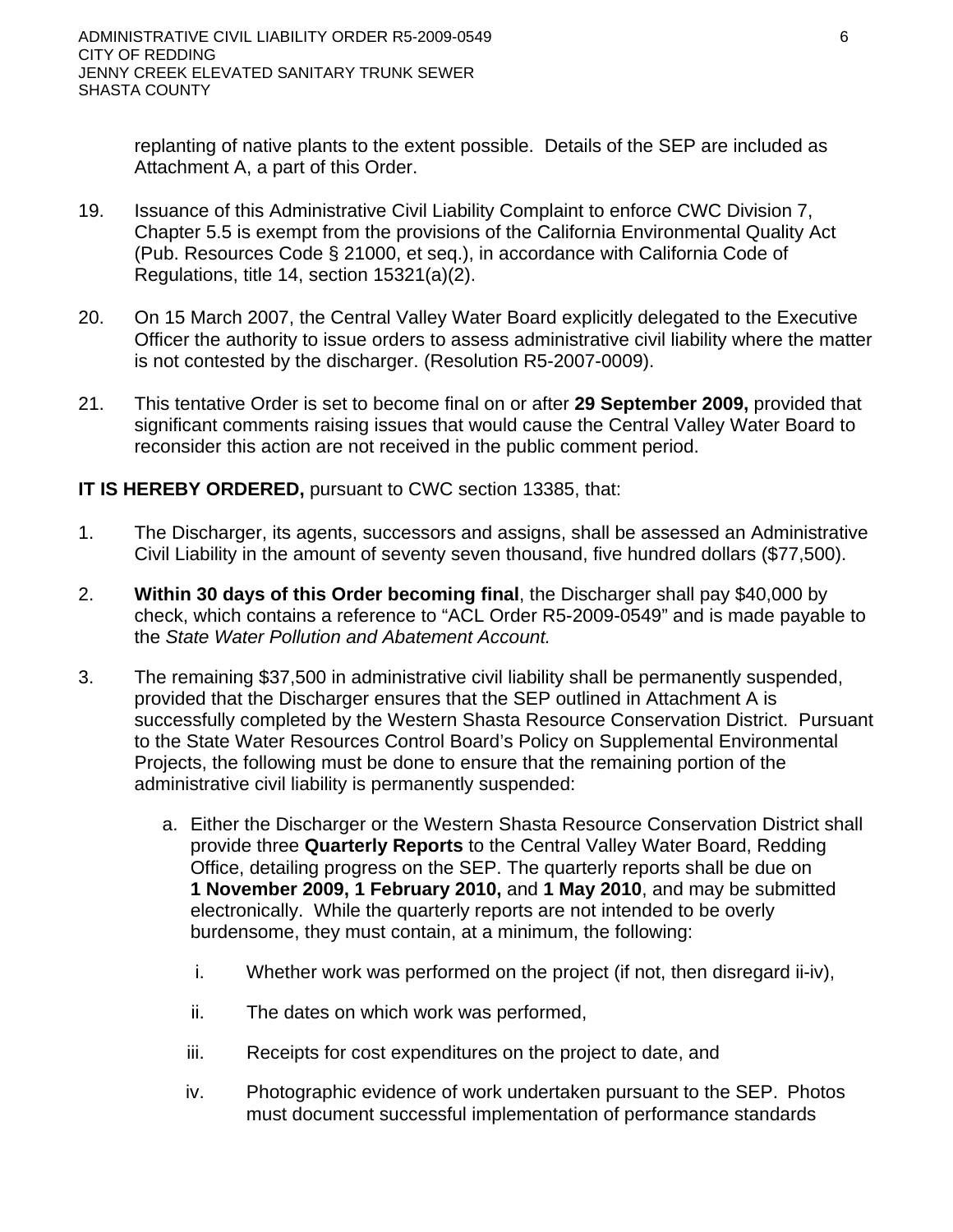employed for invasive-plant removal: direct removal and pesticide application.

Submitting these reports will allow the Central Valley Water Board to permanently suspend liability equal to the amount expended at the time the quarterly reports are submitted. Please note that although the Western Shasta Resource Conservation District may submit these quarterly reports, the Discharger maintains ultimate responsibility for submitting these reports in a timely manner. Failure to turn the reports in on time may result in the Executive Officer demanding payment of the remaining liability that has not yet been permanently suspended.

b. By **1 August 2010**, the Discharger or the Western Shasta Resource Conservation District shall provide a **Final Report** to the Central Valley Water Board documenting completion of the SEP as described in Attachment A, and proof of expenditures totaling at least \$37,500. Items ii-iv, included in the quarterly reports, shall also be included in the Final Report. Again, please remember that the Discharger maintains ultimate responsibility for submitting this report in a timely manner.

The following statement, accompanied by a signature of a duly authorized agent of either the Discharger or the Western Shasta Resource Conservation District, shall accompany the Final Report:

*"I certify, under penalty of perjury, that the foregoing is true and correct.''* 

If less than \$37,500 has been expended on the SEP as of 1 August 2010, then the difference between the expenditures and \$37,500 shall be remitted to the Central Valley Water Board, Redding Office, by **31 August 2010** by check, which shall contain a reference to "ACL Order R5-2009-0549" and shall be made payable to the State Water Pollution Cleanup and Abatement Account.

- c. When publicizing the project, the Discharger shall state in a prominent manner that the project was undertaken as part of the settlement of a Board enforcement action.
- d. Should the Executive Officer determine that the goals of the project are not being met, the Executive Officer may demand payment of the difference between the expenditures at the time of the demand and the total amount of suspended liability. Upon demand, payment must be remitted to the Central Valley Water Board, Redding Office, within 30 days by check, which shall contain a reference to "ACL Order R5-2009-0549" and shall be made payable to the State Water Pollution Cleanup and Abatement Account.
- e. Should the SEP be completed before the 1 August 2010 deadline, the Discharger or the Western Shasta Resource Conservation District may provide the **Final Report** in mentioned in section 3.b early, thereby relieving the Discharger from submitting additional quarterly reports.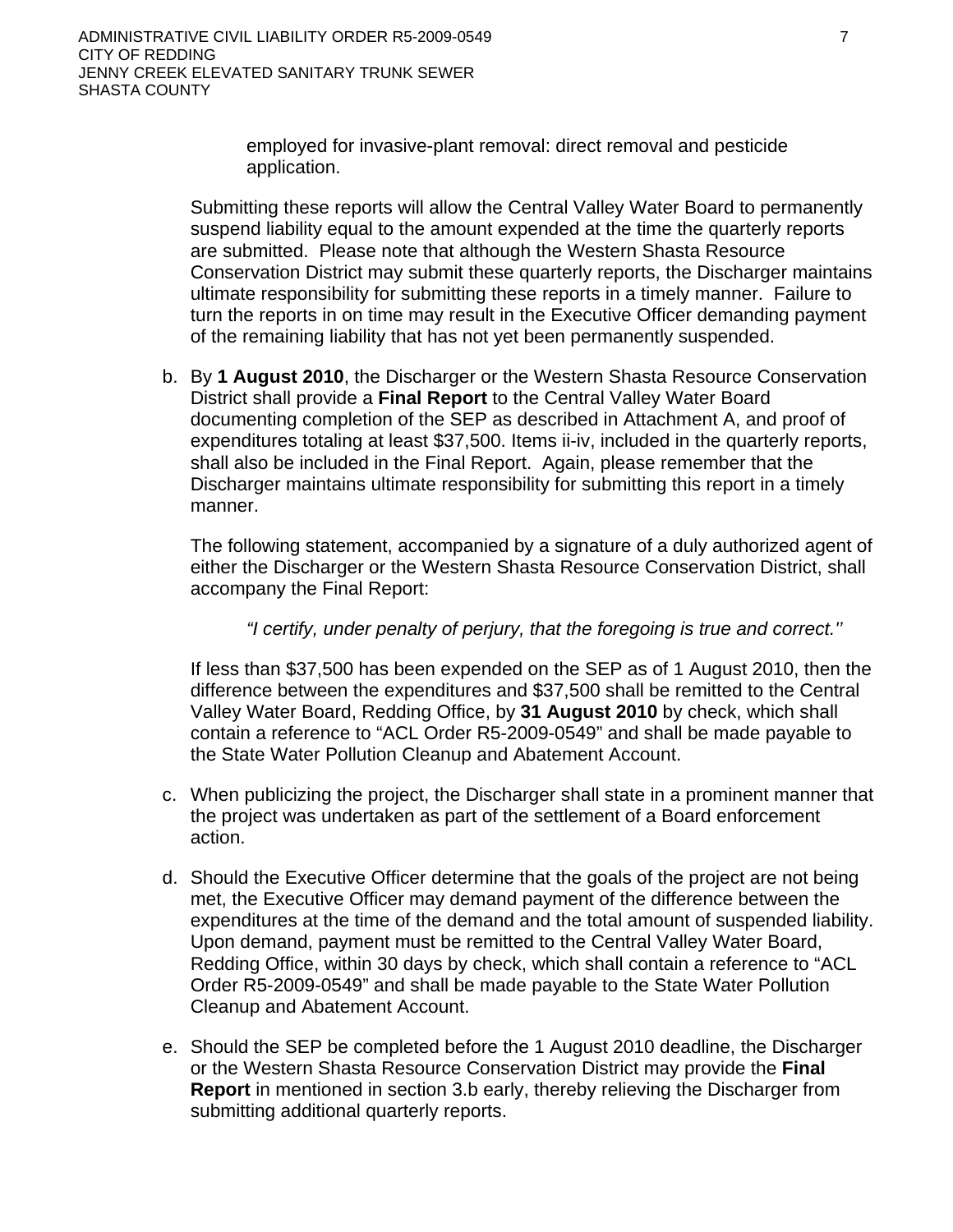f. The Western Shasta Resource Conservation District must agree to an audit of its SEP expenditures, if requested by the Central Valley Water Board.

This Order constitutes a settlement of the violations alleged in Administrative Civil Liability Complaint No. R5-2008-0509. Notice of this settlement will be published on the Central Valley Water Board's website, and will be provided to all interested parties. This Order is to become final upon expiration of the 30-day public notice and comment period mandated by Federal regulations (40 CFR 123.27) and upon signature.

Any person aggrieved by this action of the Central Valley Water Board may petition the State Water Board to review the action in accordance with CWC section 13320 and California Code of Regulations, title 23, sections 2050 and following. The State Water Board must receive the petition by 5:00 p.m., 30 days after the date of that this Order becomes final, except that if the thirtieth day following the date that this Order becomes final falls on a Saturday, Sunday, or state holiday (which includes furlough days), the petition must be received by the State Water Board by 5:00 p.m. on the next business day. Copies of the law and regulations applicable to filing petitions may be found on the Internet at:

http://www.waterboards.ca.gov/public\_notices/petitions/water\_quality or will be provided upon request.

PAMELA C. CREEDON, Executive Officer

Date

GDD: sae